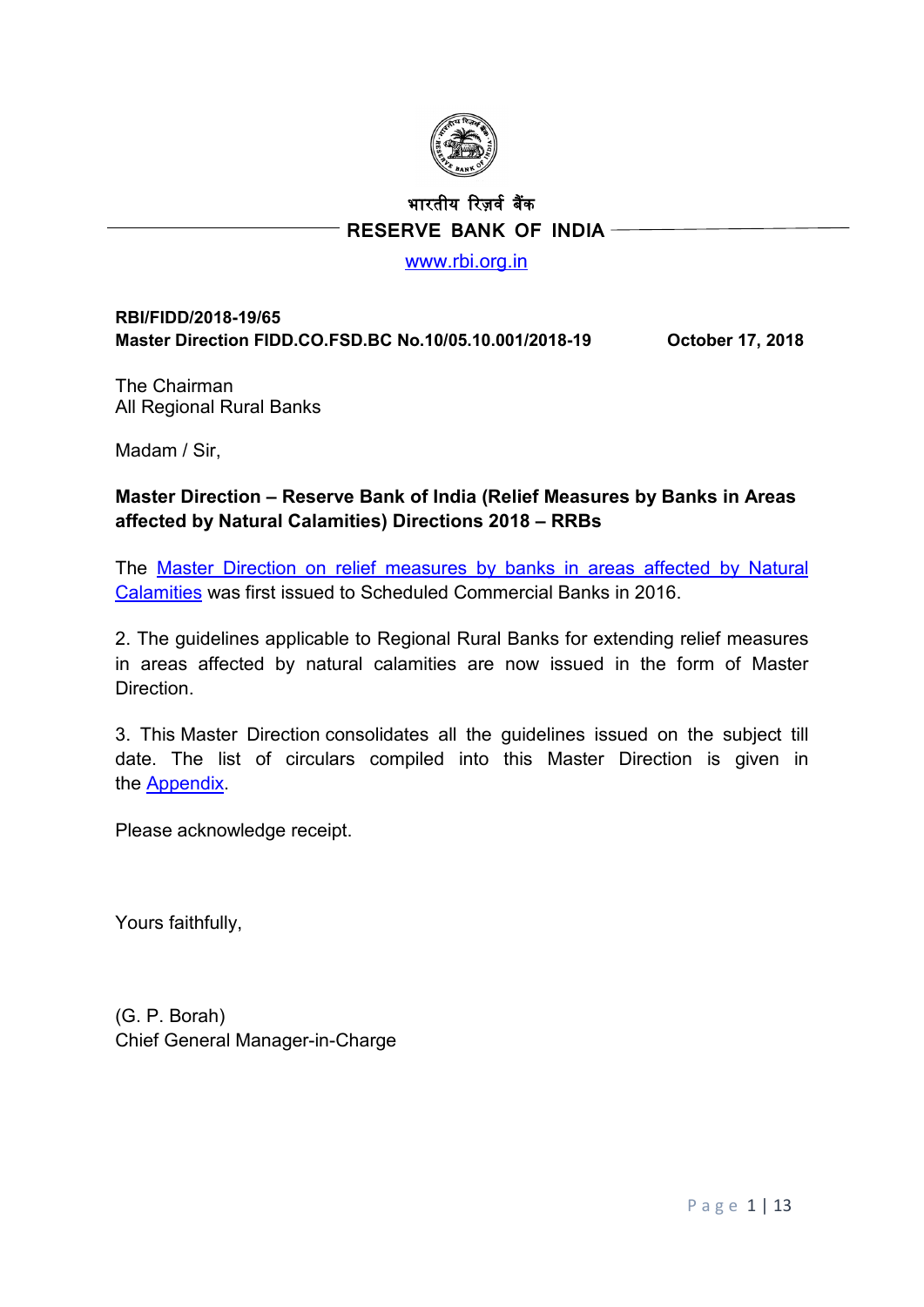#### **Master Direction - Reserve Bank of India (Relief Measures by Banks in Areas Affected by Natural Calamities) Directions, 2018**

In exercise of the powers conferred under Sections 21 and 35A of the Banking Regulation Act, 1949, the Reserve Bank of India being satisfied that it is necessary and expedient in the public interest so to do, hereby, issues the Directions hereinafter specified.

### **CHAPTER I PRELIMINARY**

#### **1.1 Short Title and Commencement**

(a) These Directions shall be called the Reserve Bank of India (Relief Measures by Banks in Areas Affected by Natural Calamities) Directions, 2018.

(b) These Directions shall come into effect on the day they are placed on the official website of the Reserve Bank of India.

#### **1.2. Applicability**

The provisions of these Directions shall apply to every Regional Rural Bank (RRB) licensed to operate in India by Reserve Bank of India.

### **CHAPTER II BACKGROUND**

2.1 Periodic but frequent occurrence of natural calamity takes a heavy toll on human life and cause wide spread damage to economic pursuits in one or the other part of the country. The devastation caused by natural calamities calls for massive rehabilitation effort from all agencies. The Central, State and local authorities draw up programmes on economic rehabilitation for the people affected by natural calamities. The developmental role assigned to the Regional Rural Banks (RRBs) warrant their active support in reviving the economic activities of those affected by the occurrence of a natural calamity.

2.2 In terms of the National Disaster Management Framework, there are two funds constituted viz. National Disaster Response Fund (NDRF) and State Disaster Response Fund (SDRF) for providing relief in the affected areas. The NDRF framework currently recognizes twelve types of natural calamities viz. cyclone, drought, earthquake, fire, flood, tsunami, hailstorm, landslide, avalanche, cloud burst, pest attack and cold wave/frost. The Ministry of Agriculture is the nodal point for four of the calamities i.e. drought, hailstorms, pest attack and cold wave/frost and for the remaining eight, the Ministry of Home Affairs is the nodal ministry to make the necessary administrative arrangements. A slew of measures for relief are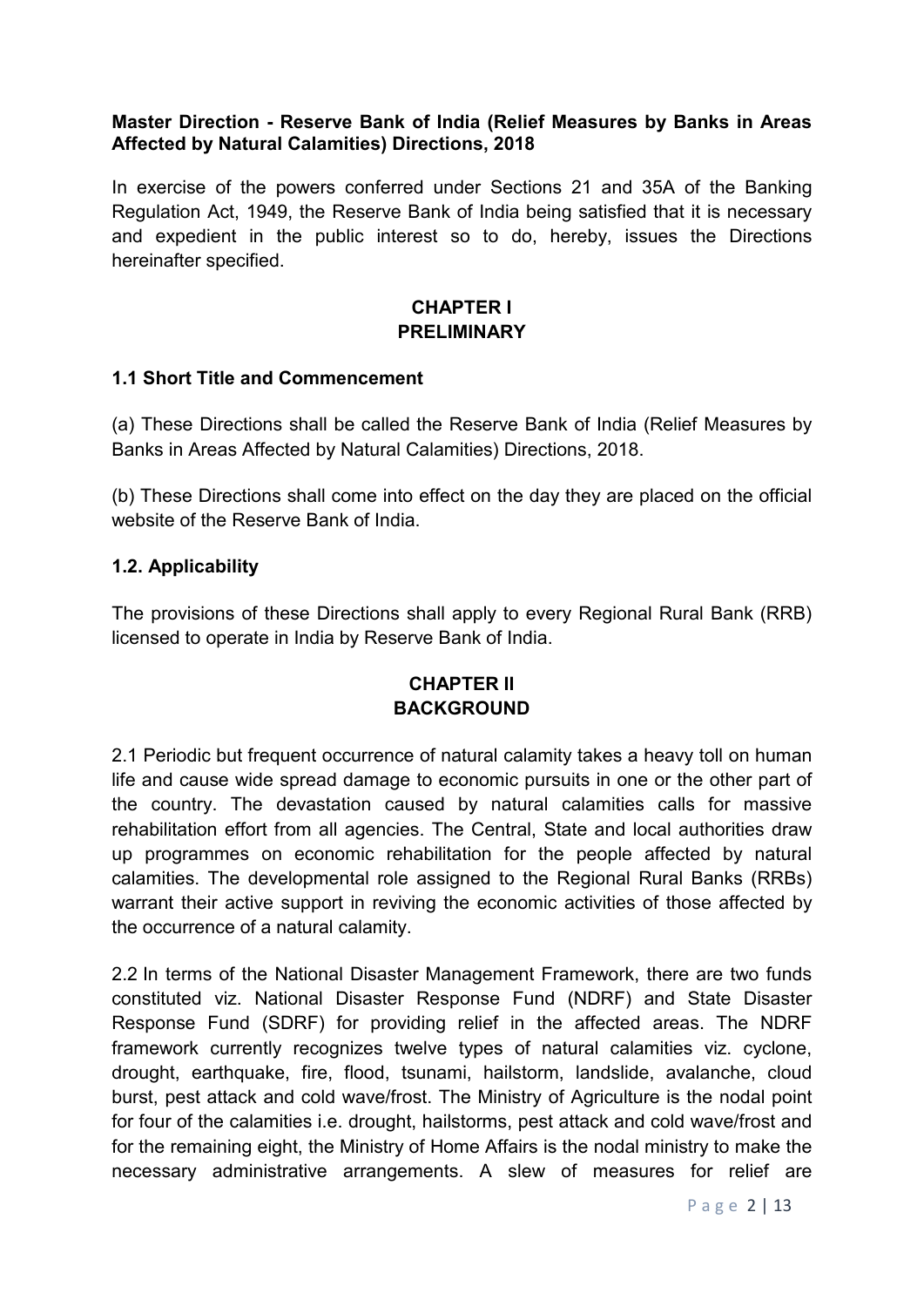undertaken by the Sovereign (Central/State Government) from time to time to provide relief to the affected people including, inter alia, provision for input subsidies and financial assistance to farmers including small and marginal farmers.

2.3 The Regional Rural Banks, as members of the State Level Bankers Committee (SLBC) play a key role in providing relief measure through rescheduling existing loans and sanctioning fresh loans as per the emerging requirement of the borrowers. To enable banks to take uniform and concerted action expeditiously, these directions are issued covering four aspects viz. Institutional Framework [\(Chapter III\)](#page-2-0), Restructuring of Existing Loans [\(Chapter IV\)](#page-4-0), Providing Fresh Loans [\(Chapter V\)](#page-7-0) and Other Ancillary Relief Measures [\(Chapter VI\)](#page-8-0).

## **CHAPTER III INSTITUTIONAL FRAMEWORK**

# <span id="page-2-0"></span>**3.1 Establishing Policy/Procedures for dealing with Natural Calamities**

The area, time of occurrence and intensity of the natural calamity cannot be anticipated. It is, therefore, imperative that banks have a blueprint of action duly approved by the Board of Directors for such eventualities so that the required relief and assistance are provided with utmost speed and without any loss of time. Further, all branches of the bank and their regional offices shall be familiar with these standing instructions. The standing instructions shall immediately come to force after the district/state authorities put in place the requisite declaration. It is essential that these instructions shall also be made available to the State Government authorities and all the District Collectors so that all concerned are aware about the action that shall be taken by the concerned authorities in the affected area.

### **3.2 Discretionary Powers to Branch/Regional Office of banks**

The Branch/Regional Office Managers of banks may be vested with certain discretionary powers to avoid the need to seek fresh approval from their Head Office regarding the line of action decided by the District Consultative Committee/State Level Bankers' Committee. Some of the areas, among others where such discretionary powers are vital may be the adoption of scale of finance, need based restructuring of loans, extension of loan period, margin, security, sanction of new loan keeping in view the total liability of the borrower arising out of the old loan where the asset financed was damaged or lost as a result of the natural calamity and the new loan financed for creation/repair of such asset(s).

## **3.3 Meeting of State Level Bankers' Committee (SLBC)/District Consultative Committee (DCC)**

3.3.1 In the event of occurrence of a natural calamity which covers a larger part of a State, the State Level Bankers' Committee convener bank shall convene a special

Page 3 | 13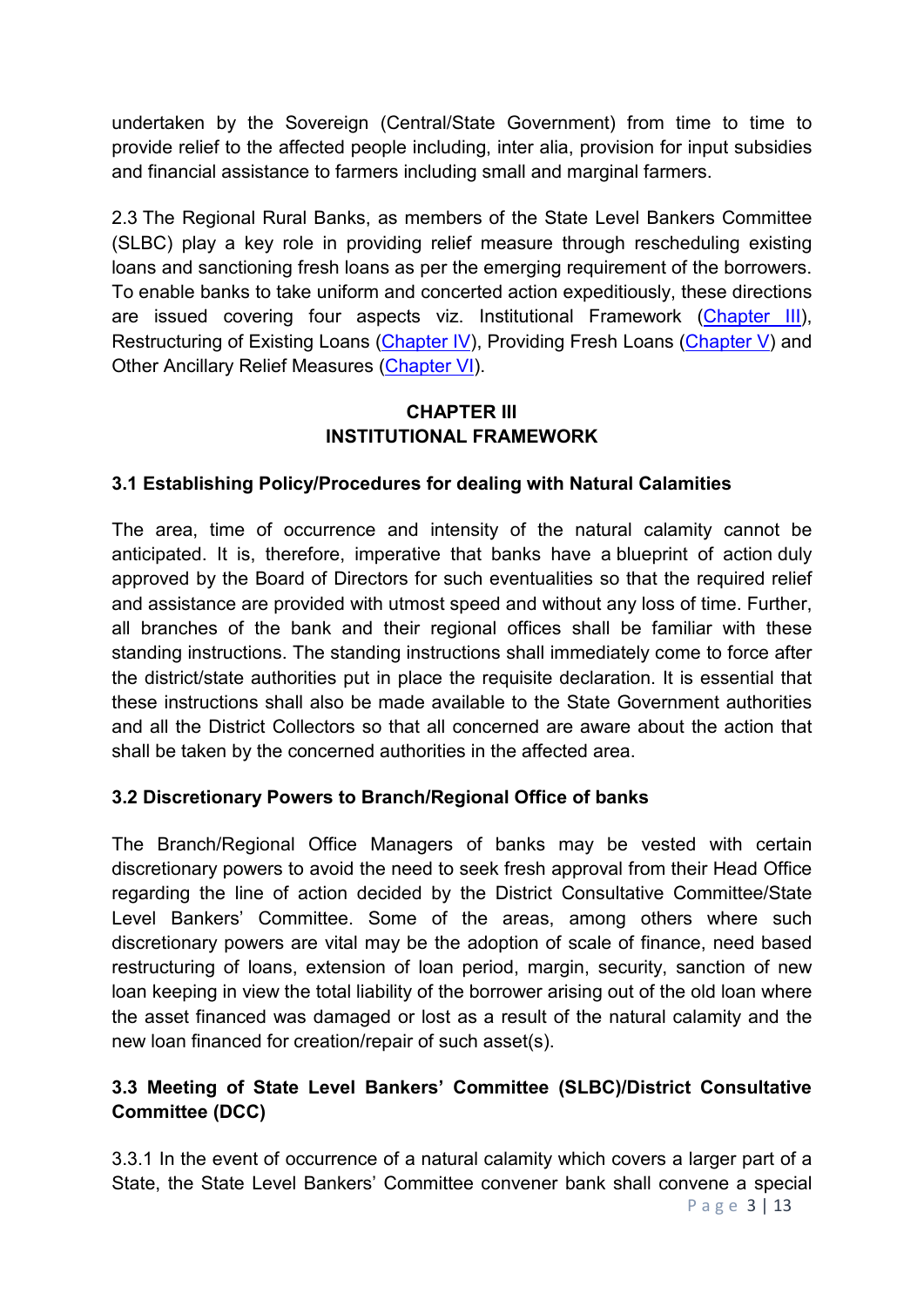SLBC meeting immediately. The committee, in collaboration with the State Government authorities shall evolve a coordinated action plan for implementing the relief programme. If the calamity has affected only a small part of the state/few districts, the convener of the District Consultative Committee of the affected district(s) shall convene a meeting immediately. In the special SLBC/DCC meeting, the position of the affected areas may be assessed so as to ensure speedy formulation and implementation of suitable relief measures.

3.3.2 In the areas where the calamity is severe, the relief measure(s) implemented shall be reviewed periodically through a specially constituted Task Force/Sub-Committee by way of weekly/fortnightly meetings as decided by the SLBC/DCC.

## **3.4 Scope**

The Master Directions shall be applicable to farmers/loanees who have been affected by a natural calamity as declared by the State Govt. /Authorities and are willing to avail the benefits under the guidelines.

## **3.5 Declaration of Natural Calamity**

3.5.1 It is recognised that declaration of a natural calamity is in the domain of the Central / State Government. The inputs received from the State Governments revealed that there is no uniform procedure being followed for declaration of a natural calamity and issue of declarations/certificates. These declarations/certificates are called by different names such as Annewari, Paisewari, Girdawari, etc. in different States. Nevertheless, the common thread to extend relief measure towards agricultural loans including rescheduling of loans by banks, is that the crop loss assessed should be 33% or more. For assessing this loss, while some States are conducting crop cutting experiments to determine the loss in crop yield, some others are relying on the eye estimates/visual impressions.

3.5.2 In case of extreme situations such as wide-spread floods, when it is largely evident that most of the standing crops have been damaged and/or land and other assets have suffered a wide-spread damage, the matter shall be deliberated by State Government/District Authorities in a specially convened SLBC/DCC meeting where the concerned Government functionary/District Collector shall explain the reasons for not estimating 'Annewari' (percentage of crop loss – by whatever name called) through crop cutting experiments and that the decision to provide relief for the affected populace needs to be taken based on the eye estimate/visual impressions.

3.5.3 In both the cases, however, SLBC/DCC shall satisfy themselves fully that the crop loss has been 33% or more before acting on these pronouncements.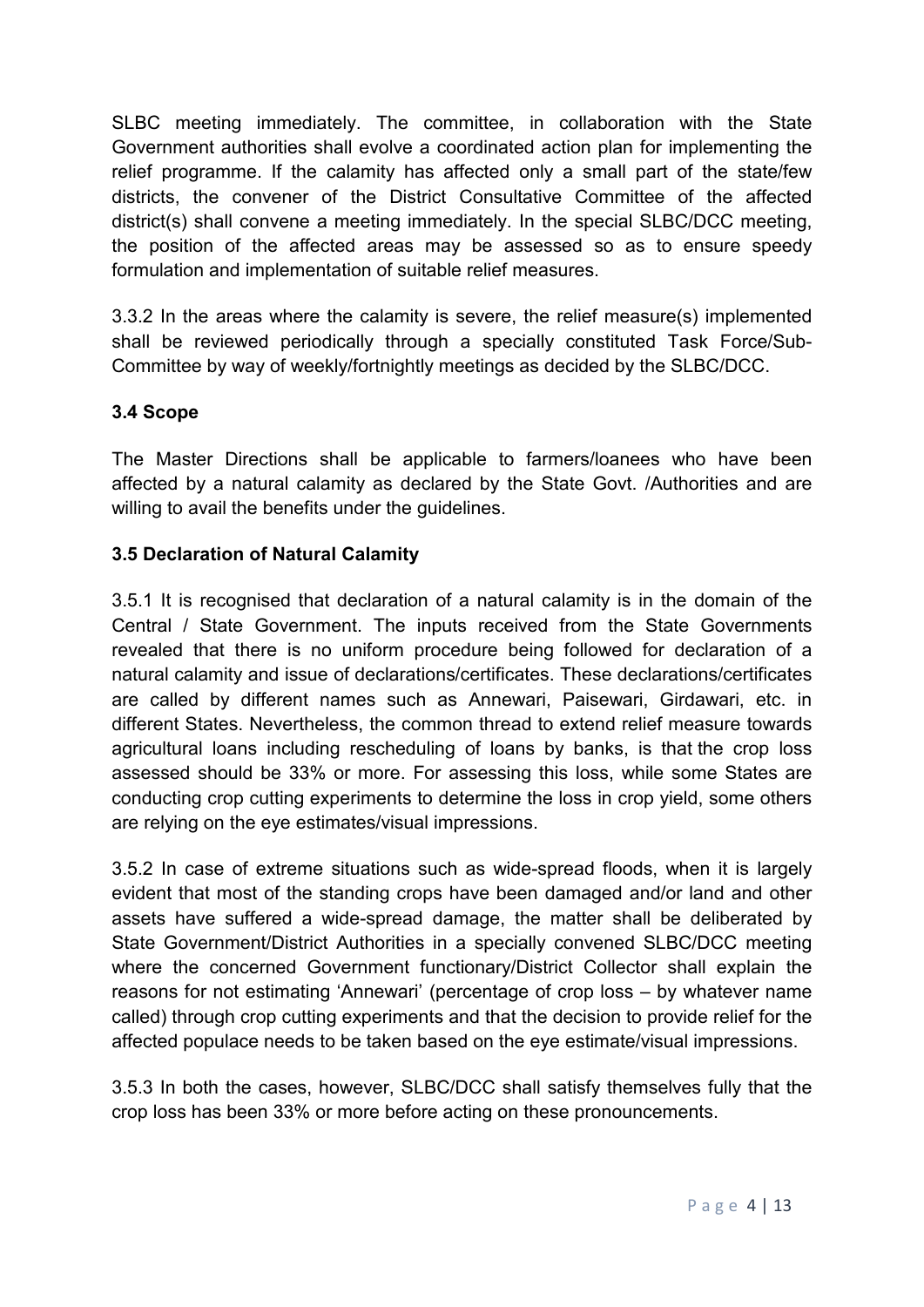## **CHAPTER IV RESTRUCTURING OF EXISTING LOANS**

<span id="page-4-0"></span>In the event of a natural calamity, the repaying capacity of the people gets severely affected due to the disruption of their economic activities and loss of economic assets. Therefore, relief in loan repayment by restructuring the existing loan may become necessary.

## **4.1. Agriculture Loans: Short-term Production Credit (Crop Loans)**

4.1.1 All short-term loans, except those which are overdue at the time of occurrence of natural calamity, shall be eligible for restructuring. The principal amount of the short-term loan as well as interest due for repayment in the year of occurrence of the natural calamity may be converted into term loan.

4.1.2 The repayment period of the restructured loan may vary depending on the severity of the calamity, the impact on loss of economic assets and distress it caused. A maximum repayment period of up to two years (including the moratorium period of one year) shall be allowed if the loss is between 33% and 50%. If the crop loss is 50% or more, repayment period may be extended upto a maximum of five years (including the one year moratorium period).

4.1.3 In all restructured loan accounts, moratorium period of at least one year shall be considered. Banks may not insist on additional collateral security for such restructured loans.

### **4.2 Agriculture Loans: Long term (Investment) Credit**

4.2.1 The existing term loan instalments shall be rescheduled keeping in view the repaying capacity of the borrower and the nature of natural calamity viz.

4.2.1.1 In a natural calamity where only crop for that year is damaged and productive assets are not damaged, banks shall reschedule the payment of instalment during the year of natural calamity and extend the loan period by one year. Under this arrangement the instalments defaulted wilfully in earlier years will not be eligible for rescheduling. The banks may also have to postpone payment of interest by borrowers.

4.2.1.2 In a natural calamity where the productive assets are partially or totally damaged and borrowers are in need of a new loan, the rescheduling by way of extension of loan period shall be determined on the basis of overall repaying capacity of the borrower vis-a-vis total liability (old term loan, restructured crop loan, if any and the fresh crop/term loan being given) less the subsidies received from the Government agencies, compensation available under the insurance schemes etc.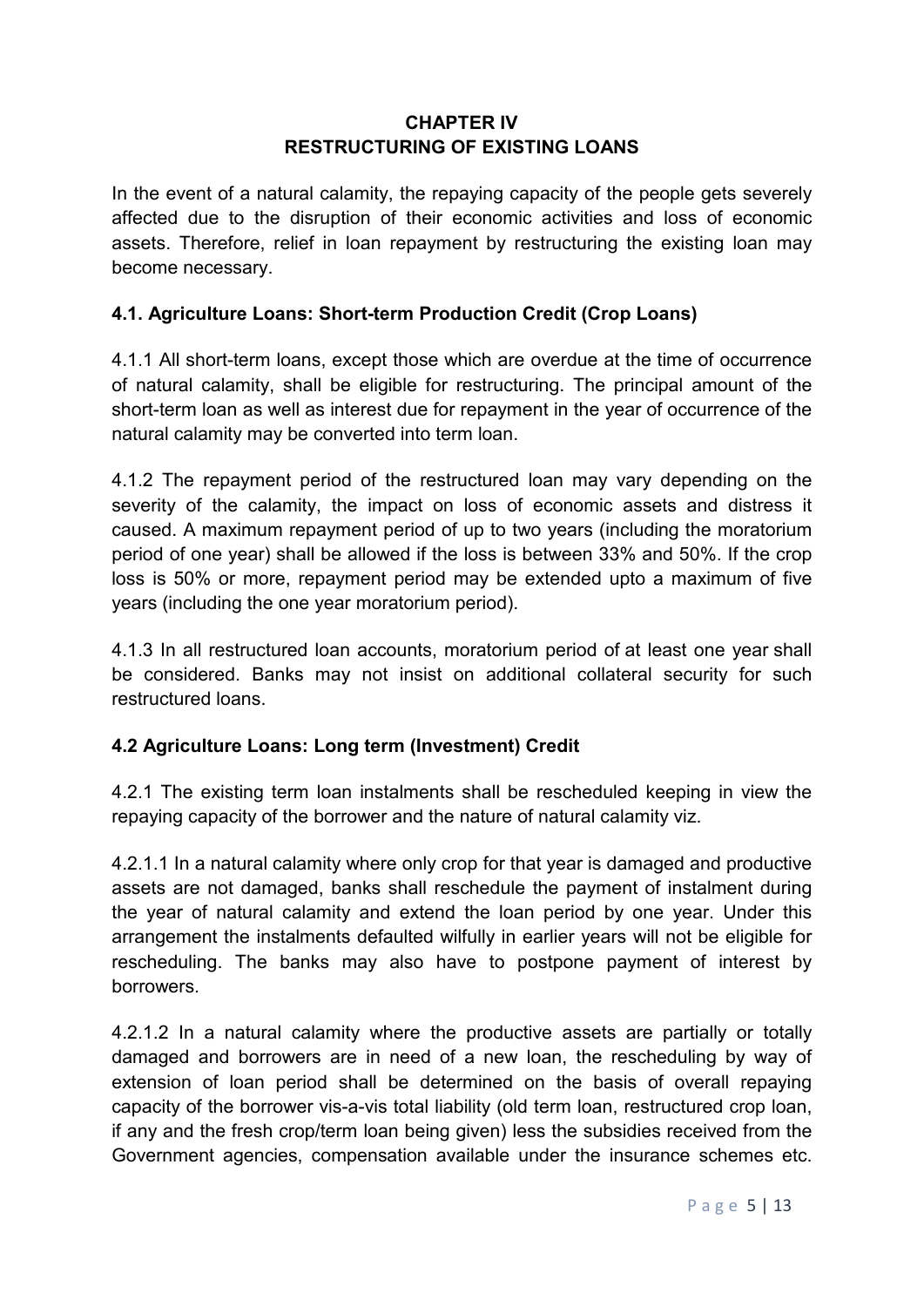While the total repayment period for the restructured/fresh term loan may differ on case-to-case basis, generally it shall not exceed a period of 5 years.

# **4.3 Other Loans**

4.3.1 Depending on the severity of the calamity, SLBC/DCC shall take a view as to whether a general rescheduling of all other loans (i.e. besides the agriculture loans) such as loans granted for allied activities, loans to rural artisans, traders, micro/small industrial units or in case of extreme situations, medium enterprises are required. If such a decision is taken, while recovery of all the loans be postponed by the specified period, banks may assess the requirement of the individual borrowers in each case and depending on the nature of his/her account, repayment capacity and the need for fresh loans, appropriate decisions shall be taken by the individual banks

4.3.2 The primary consideration for extending credit to any unit for its rehabilitation shall be based on the viability of the venture as assessed by the bank.

# **4.4 Asset Classification**

The asset classification status of the restructured loans shall be as under:

4.4.1 The restructured portion of the short term as well as long-term loans may be treated as current dues and need not be classified as NPA. The asset classification of these term loans would thereafter be governed by the revised terms and conditions. Nevertheless, banks are required to make higher provisions for such restructured standard advances as prescribed by Department of Banking Regulation<sup>[1](#page-5-0)</sup> from time to time. Further, interest income from such restructured accounts classified as 'standard assets' will be recognized as per the norms prescribed in the DBR guidelines.

4.4.2. The asset classification for the remaining dues, which does not form a part of the restructured portion, will continue to be governed by the original terms and conditions of its sanction. Consequently, the dues from the borrower shall be classified by the lending bank under different asset classification categories viz. standard, sub-standard, doubtful and loss.

4.4.3. Additional finance, if any, shall be treated as "standard asset" and its future asset classification will be governed by the terms and conditions of its sanction.

4.4.4. With the objective to ensure that banks are proactive in extending relief to the affected persons, the benefit of asset classification of the restructured accounts as on the date of natural calamity will be available only if the restructuring is completed

<span id="page-5-0"></span> $1$  Master Circular – Prudential Norms on Income recognition, Asset Classification and Provisioning pertaining to Advances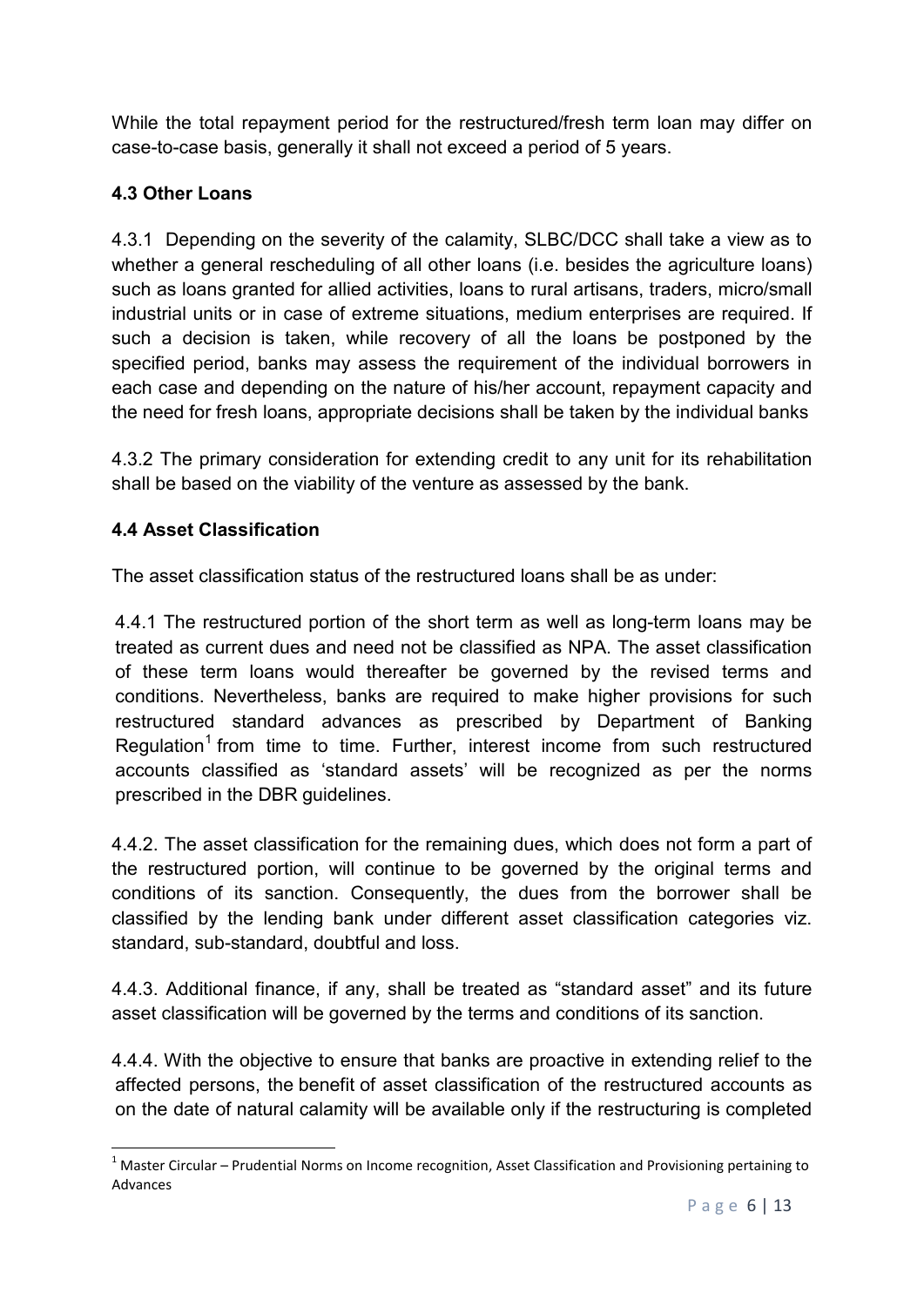within a period of three months from the date of natural calamity. In the event of extreme calamity, when the SLBC/DCC is of the view that this period will not be sufficient for the branches to reschedule all the affected loans, it shall approach NABARD giving the reasons for seeking extension. These requests will be considered on the basis of merit of each case.

4.4.5 The accounts that are restructured for the second time or more on account of recurrence of natural calamities shall retain the same asset classification category on restructuring. Accordingly, for a restructured standard asset, the subsequent restructuring necessitated on account of natural calamity shall not be treated as second restructuring, i.e., the standard asset classification shall be maintained. However, all other restructuring norms shall apply.

## **4.5 Utilization of Insurance Proceeds**

4.5.1 While the above measures relating to rescheduling of loans are intended to provide relief to the farmers, the insurance proceeds should, ideally, compensate the losses. In terms of orders issued by the Ministry of Agriculture, Department of Agriculture, Cooperation and Farmers Welfare, the Pradhan Mantri Fasal Bima Yojana (PMFBY) has replaced the existing schemes of National Agricultural Insurance Scheme (NAIS) & Modified National Agricultural Insurance Scheme (MNAIS) with effect from Kharif 2016. **Under the Prime Minister Fasal Bima Yojana (PMFBY), all Seasonal Agricultural Operations (SAO) loans for notified crops in notified areas are to be compulsorily provided insurance cover for all stages of the crop cycle including post-harvest risks in specified instances[2](#page-6-0) .**  Farmers' details are required to be entered by banks in the unified portal for crop insurance which is available at [www.agri-insurance.gov.in](http://www.agri-insurance.gov.in/) in order to facilitate assessment of coverage of crops insured, premiums deducted, etc.

4.5.2 While restructuring the loans in areas affected by a natural calamity, banks shall also take into account the insurance proceeds, if any, receivable from the Insurance Company. The insurance proceeds shall be adjusted to the 'restructured accounts' in cases where fresh loan have been granted to the borrower. However, banks shall act with empathy and consider restructuring and granting fresh loans without waiting for the receipt of insurance claim in cases where there is reasonable certainty of receiving the claim.

<span id="page-6-0"></span> $2$  Operational Guidelines – PMFBY issued by Ministry of Agriculture & Farmers' Welfare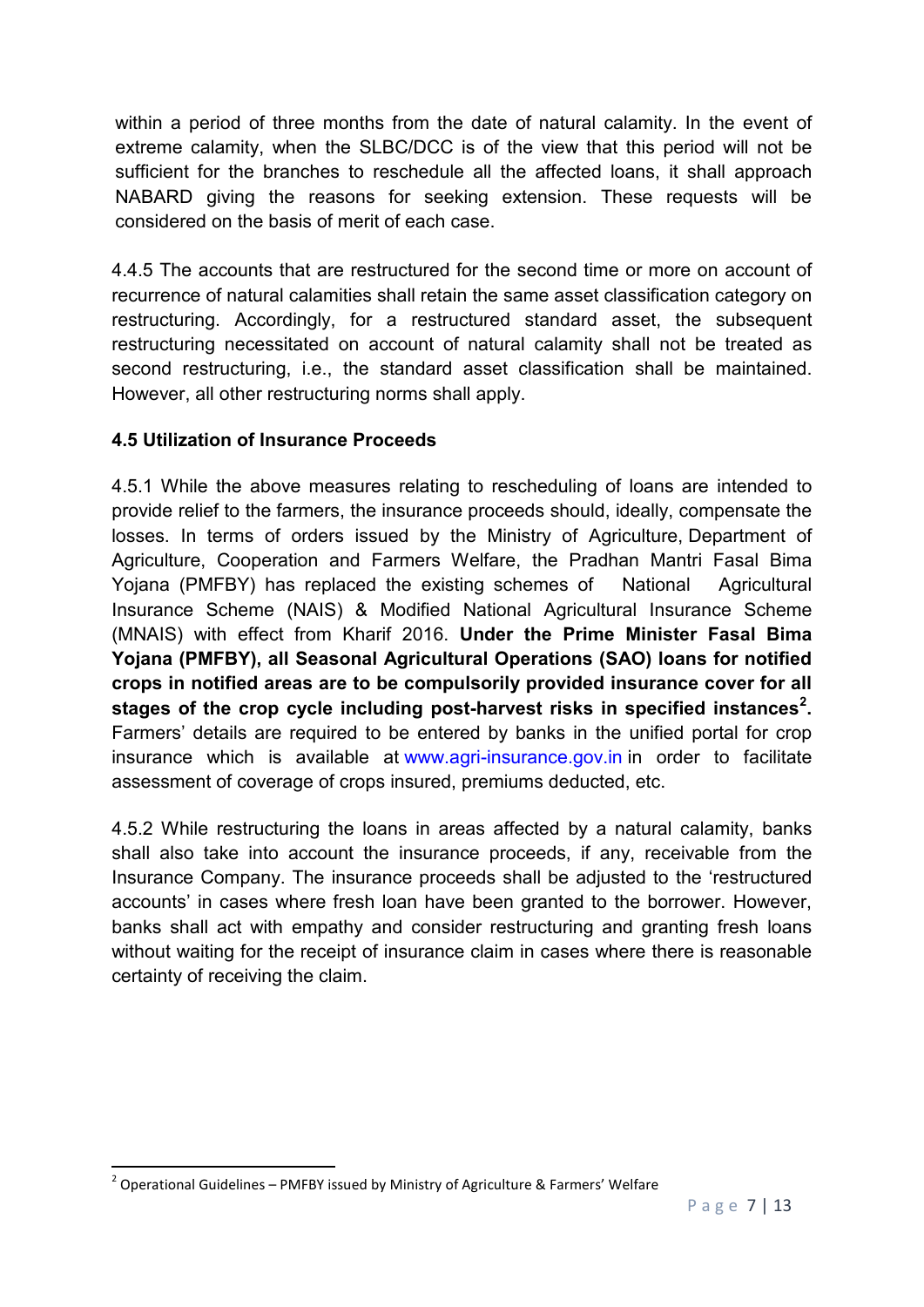## **CHAPTER V PROVIDING FRESH LOANS**

## <span id="page-7-0"></span>**5.1 Sanctioning of Fresh Loans**

5.1.1 Once the decision to reschedule loans is taken by SLBC/DCC, pending conversion of short-term loans, banks shall grant fresh crop loan to the affected farmers based on the scale of finance of the crop and the cultivation area as per the extant guidelines $^3$  $^3$ .

5.1.2 The bank assistance in agriculture and allied activities (poultry, fishery, animal husbandry, etc.) may also be needed for long term loans for a variety of purposes such as repair of existing economic asset(s) and/or acquisition of new asset(s). Similarly, rural artisans, self-employed persons, micro and small industrial units, etc. in the areas affected by a natural calamity may require fresh credit to sustain their livelihood. Banks shall assess the need and decide on the quantum of loans to be granted to the affected borrowers taking into consideration, amongst others, the credit requirement and the due procedure for sanctioning fresh loans.

5.1.3. Banks shall also grant consumption loan up to ₹ 10,000/- to existing borrowers without any collateral. The limit may, however, be enhanced beyond ₹ 10,000/- at the bank's discretion.

### **5.2 Terms and Conditions**

### 5.2.1 Guarantee, Security and Margin

5.2.1.1 Credit shall not be denied for want of a personal guarantee alone. Where the bank's existing security has been eroded because of damage or destruction by floods, assistance will not be denied merely for want of additional fresh security. The fresh loan shall be granted even if the value of security (existing as well as the asset to be acquired from the new loan) is less than the loan amount. For fresh loans, banks shall take a sympathetic view.

5.2.1.2 Where the crop loan (which has been converted into term loan) was earlier sanctioned against personal security/hypothecation of crop and the borrower is not able to offer charge/mortgage of land as security for the converted loan, she/he shall not be denied conversion facility merely on the ground of his/her inability to furnish land as security. If the borrower has already availed a term loan against mortgage/charge on land, the bank shall be content with a second charge for the converted term loan. Banks shall not insist on third party guarantee for providing conversion facility.

<span id="page-7-1"></span> $3$  Master Circular – Kisan Credit Card Scheme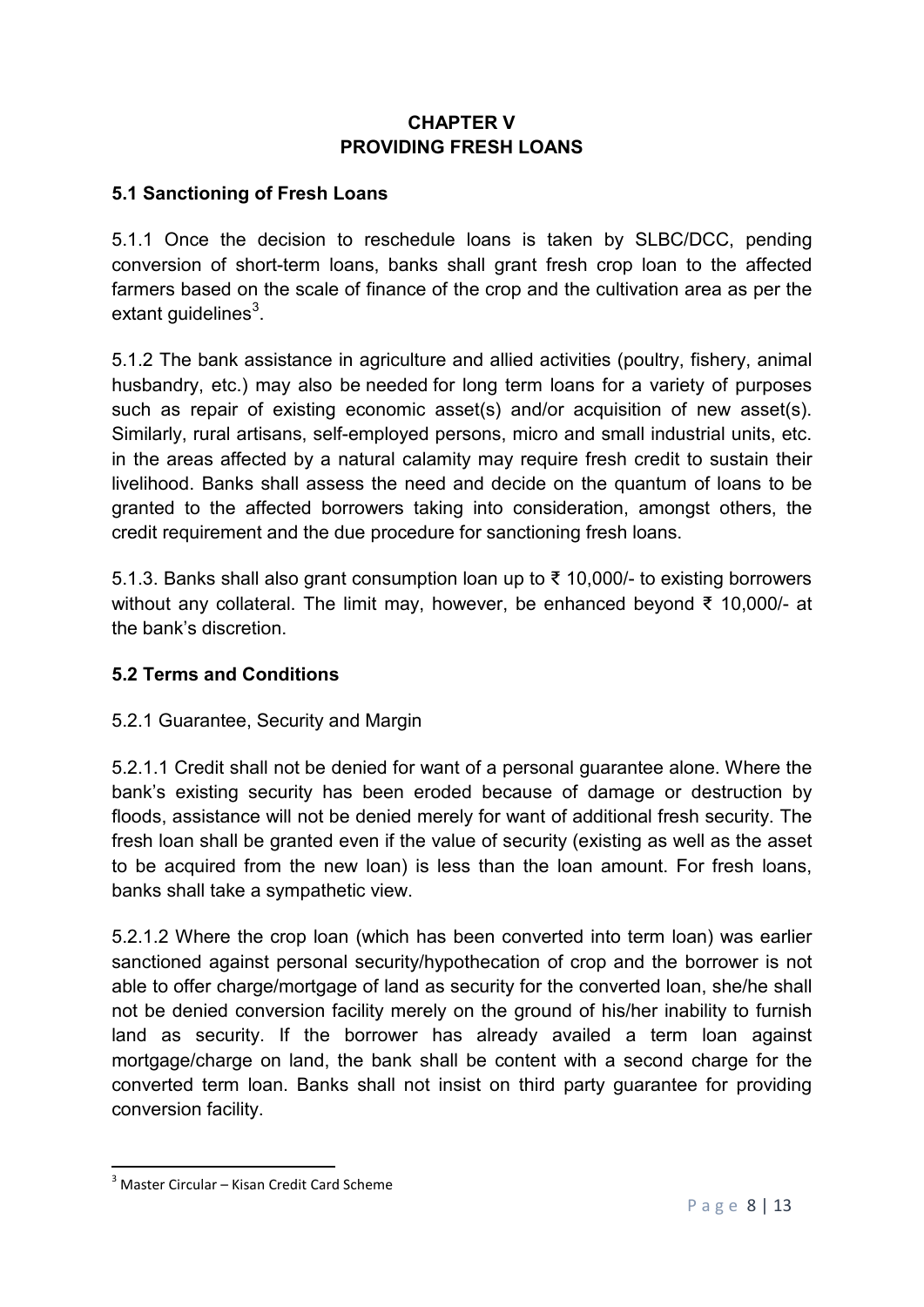5.2.1.3 Where land is taken as security, in the absence of original title record, a certificate issued by the Revenue Department officials shall be accepted for financing to farmers who have lost proof of their title such as title deed or registration certificate issued to registered share-croppers. In the areas covered by the Sixth Schedule of the Constitution, whereby the land is owned by the community, certificate issued by community authorities may be accepted.

5.2.1.4 Margin requirements may be waived or the grant/subsidy given by the concerned State Government shall be considered as margin.

## **5.3 Rate of Interest**

5.3.1 The rate of interest shall be in accordance with the Master Directions – Reserve Bank of India (Interest Rate on Loans and Advances) Directions. Within the areas of their discretion, however, banks shall take a sympathetic view of the difficulties of the borrowers and extend a concessional treatment to calamity-affected people. In respect of default in current dues, no penal interest shall be charged. The banks shall also suitably defer the compounding of interest charges. Banks shall not levy any penal interest and consider waiving penal interest, if any, already charged in regard to the loans converted/rescheduled. Depending on the nature and severity of the natural calamity, the SLBC/ DCC shall take a view on the interest rate concession that could be extended to borrowers so that there is uniformity in approach among banks in providing relief.

5.3.2 As notified by the Government of India<sup>[4](#page-8-1)</sup> from time to time, to provide relief to farmers availing short term crop loans and affected by a natural calamity, an interest subvention of 2 percent per annum will be made available to banks for the first year on the restructured loan amount. Such restructured loans shall attract normal rates of interest from the second year onwards.

## **CHAPTER VI OTHER ANCILLARY MEASURES**

# <span id="page-8-0"></span>**6.1 Relaxation on Know Your Customer (KYC) Norms**

It needs to be recognized that many persons displaced or adversely affected by a major calamity may not have access to their identification and personal records. In such cases a basic saving bank deposit account on the basis of photograph along with signature or thumb impression rendered in front of the bank official shall be opened. The above instruction shall be applicable to cases where the balance in the account does not exceed ₹ 50,000/- or the amount of relief granted (if higher) and the total credit in the account does not exceed ₹ 1,00,000/- or the amount of relief granted, (if higher) in a year.

<span id="page-8-1"></span><sup>&</sup>lt;sup>4</sup> Subject to inclusion in the IS Scheme on short term crop loans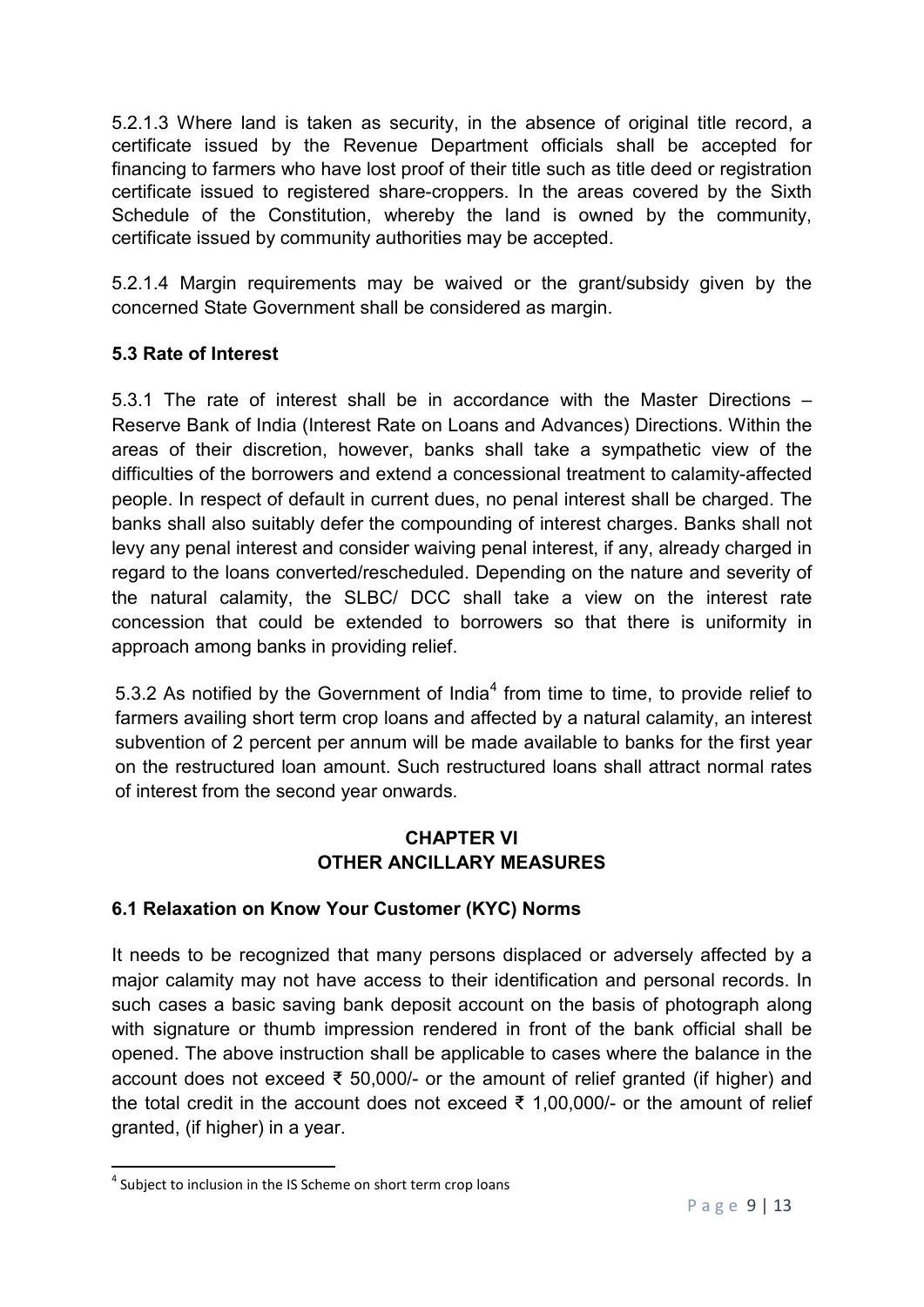### **6.2 Providing access to Banking Service**

6.2.1 Banks may operate its natural calamity affected branches from temporary premises under advice to the concerned Regional Office of RBI/NABARD. For continuing the temporary premise beyond 30 days, banks may obtain specific approval from the appropriate authorities. Banks may also make arrangements to render banking services in the affected areas by setting up satellite offices, extension counters or mobile banking facilities etc. under intimation to RBI/NABARD.

6.2.2 To meet the immediate cash requirements of the affected people, due importance may be given towards restoring the ATMs or other alternate arrangements shall be provided to avail such facilities.

6.2.3 Other measures that banks may initiate at their discretion to alleviate the condition of the affected people could be waiving ATM fees, increasing ATM withdrawal limits; waiving of fees towards overdraft/early withdrawal penalty on time deposits /late fee for credit card/other loan instalment payments etc. and giving option to credit card holders to convert their outstanding balance to EMIs repayable in 1-2 years. Besides, all charges debited to the farm loan account other than the regular interest may be waived considering the hardship caused to the affected people.

#### **CHAPTER VII**

# **RIOTS AND DISTURBANCES: APPLICABILITY OF THE GUIDELINES**

#### **Applicability of the guidelines in case of riots and disturbances**

7.1 Whenever RBI/NABARD advises the banks to extend rehabilitation assistance to the riot/ disturbance affected persons, the aforesaid guidelines shall broadly be followed by banks for the purpose. It shall, however, be ensured that only genuine persons, duly identified by the State Administration as having been affected by the riots/ disturbances, are provided assistance as per the guidelines. In the event of large scale riots where most part of the State/Area is affected and the State Administration is not in a position to identify the riot/disturbance affected persons and subject to SLBC's specific decision, the onus of identifying 'genuine persons' will rest with banks.

7.2. The issuance of advice to the banks by RBI/NABARD on receipt of request/ information from State Government and thereafter issue of instructions by banks to their branches generally results in delay in extending the assistance to riot-affected people. With a view to ensure quick relief to the affected people, it has been decided that the District Collector, on occurrence of the riot/ disturbance, may ask the Lead Bank Officer to convene a meeting of the DCC, if necessary and submit a report to the DCC on the extent of damage caused to life and property in the area affected by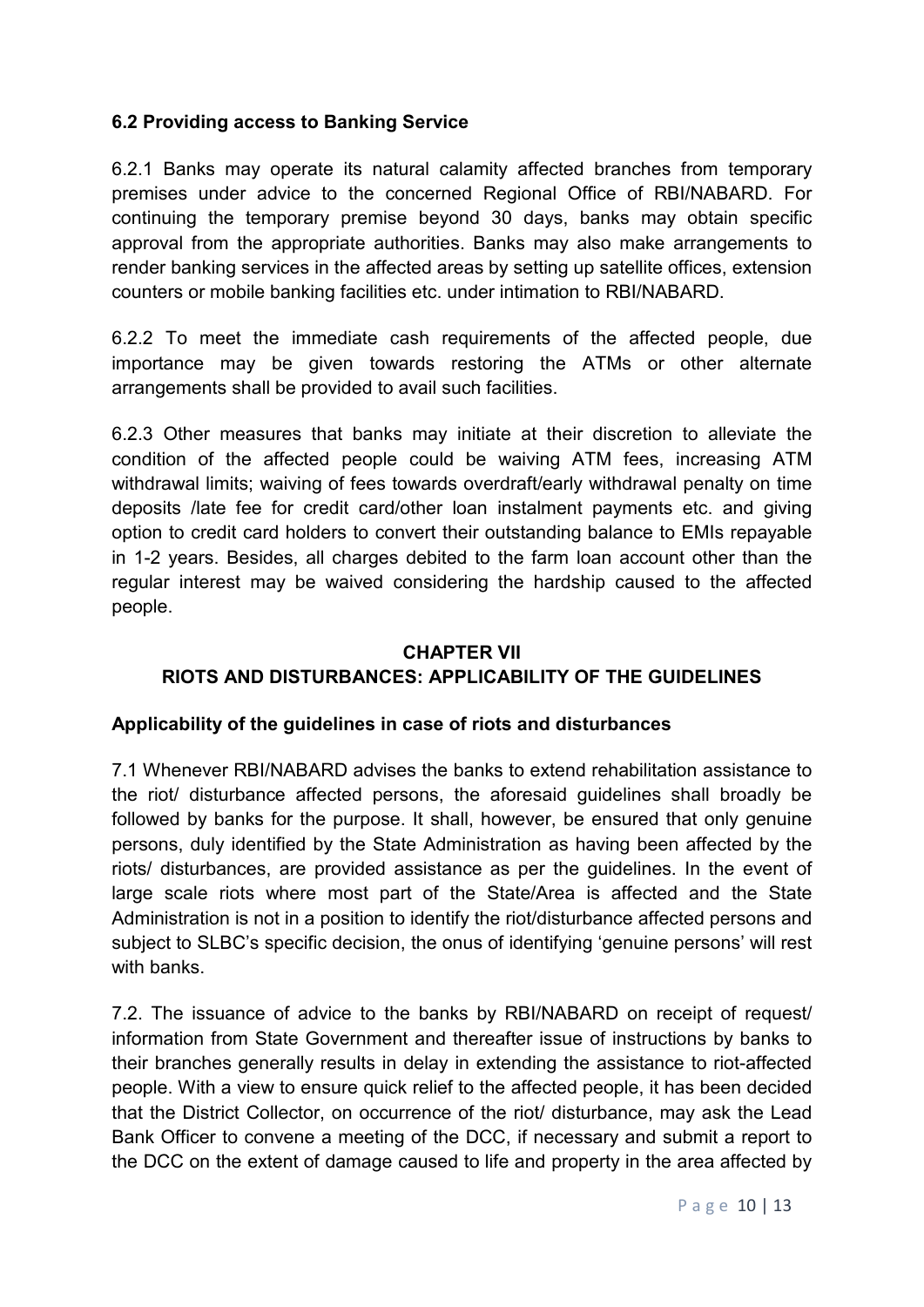riot/disturbance. If the DCC is satisfied that there has been extensive loss to life and property on account of the riot/ disturbance, the relief as per the above guidelines shall be extended to the people affected by the riot/ disturbance. In cases where there are no District Consultative Committees, the District Collector may request the convener of the State Level Bankers' Committee of the State to convene a meeting of the bankers to consider extension of relief to the affected persons. The report submitted by the District Collector and the decision thereon of SLBC/DCC shall be recorded and shall form a part of the minutes of the meeting. A copy of the proceedings of the meeting shall be forwarded to the concerned Regional Office of the Reserve Bank of India.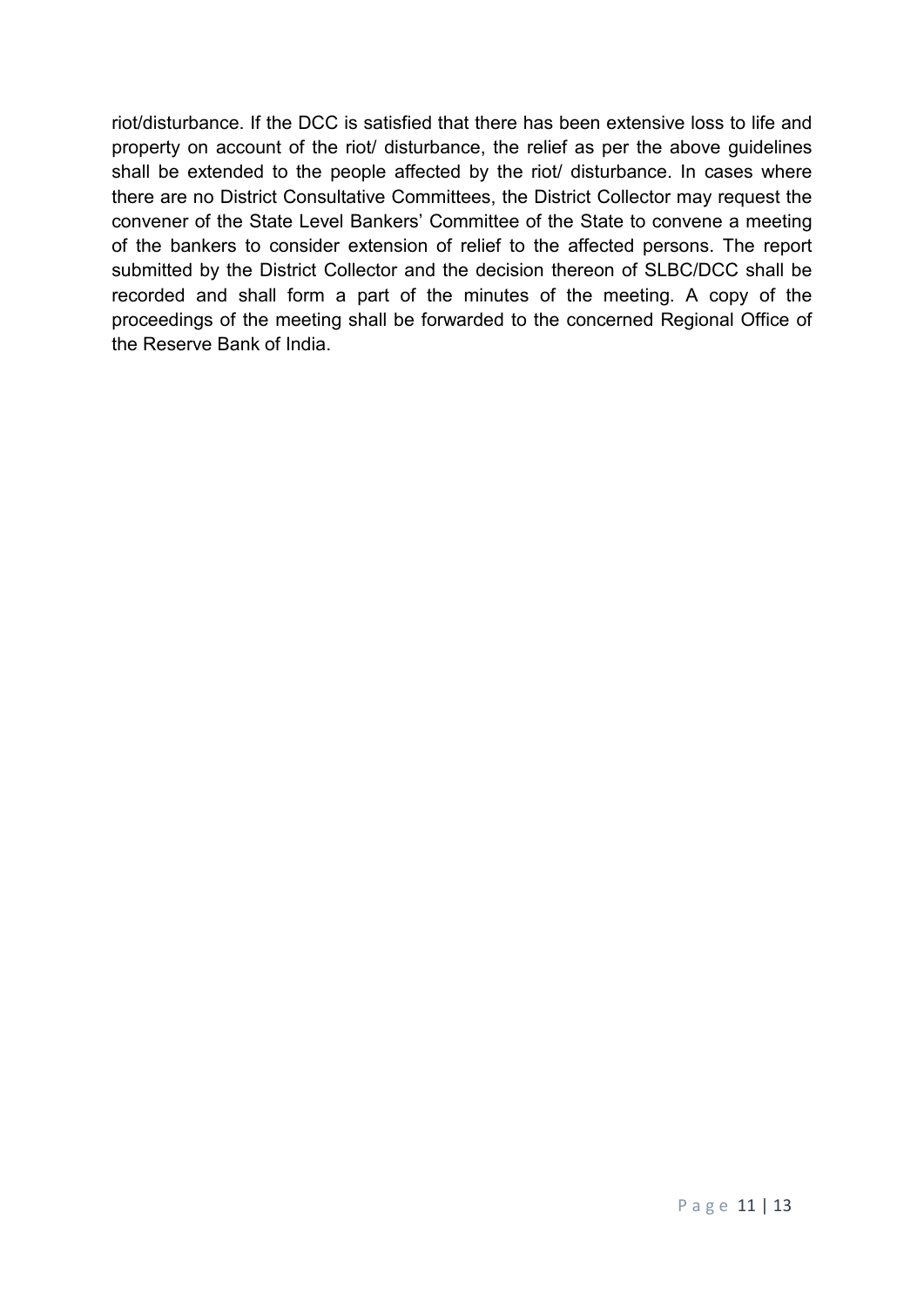# <span id="page-11-0"></span>**Master Direction - Reserve Bank of India (Relief Measures by Banks in Areas Affected by Natural Calamities) Directions, 2018**

### **List of circulars consolidated for the Master Direction**

| Sr.<br>No. | Circular No.                        | <b>Date</b> | <b>Subject</b>                                                                                                                                    |  |  |
|------------|-------------------------------------|-------------|---------------------------------------------------------------------------------------------------------------------------------------------------|--|--|
| 1.         | RPCD.No.PS.BC.6/PS.126-84           | 2.8.1984    | Revised guidelines for<br>relief<br>measures<br>by<br>banks in areas affected<br>by natural calamities                                            |  |  |
| 2.         | RPCD.No.PLFS.BC.38/PS.126-91/92     | 21.9.1991   | Banks' assistance<br>to<br>affected<br>by<br>persons<br>riots/<br>communal<br>disturbances, etc.                                                  |  |  |
| 3.         | RPCD.No.PLFS.BC.59/05.04.02/92-93   | 6.1.1993    | Guidelines for Relief<br>Measures by banks in<br>affected<br>areas<br>by<br>calamities-<br>natural<br>(Consumption Loans)                         |  |  |
| 4.         | RPCD.No.PLFS.BC.128/05.04.02/97-98  | 20.6.1998   | Relief<br>measures<br>to<br>affected<br>by<br>persons<br>calamities<br>natural<br>Agricultural advances                                           |  |  |
| 5.         | RPCD.PLFS.BC.No.42/05.02.02/2005-06 | 1.10.2005   | The<br>Advisory<br>Committee on Flow of<br>credit<br>to<br>Agriculture<br>related<br>activities<br>and<br>the<br><b>Banking</b><br>from<br>System |  |  |
| 6.         | FIDD No.FSD.BC.12/05.10.001/2015-16 | 21.8.2015   | <b>Guidelines</b><br>for<br>Relief<br>Measures by Banks in<br>Affected<br>Areas<br>by<br><b>Natural Calamities</b>                                |  |  |
| 7.         | FIDD NO.FSD.BC.27/05.10.001/2015-16 | 30.06.2016  | Guidelines for Relief<br>Measures by Banks in<br>Areas<br>Affected<br>by<br>Natural<br>Calamities-<br>Utilization of Insurance<br>Proceeds        |  |  |